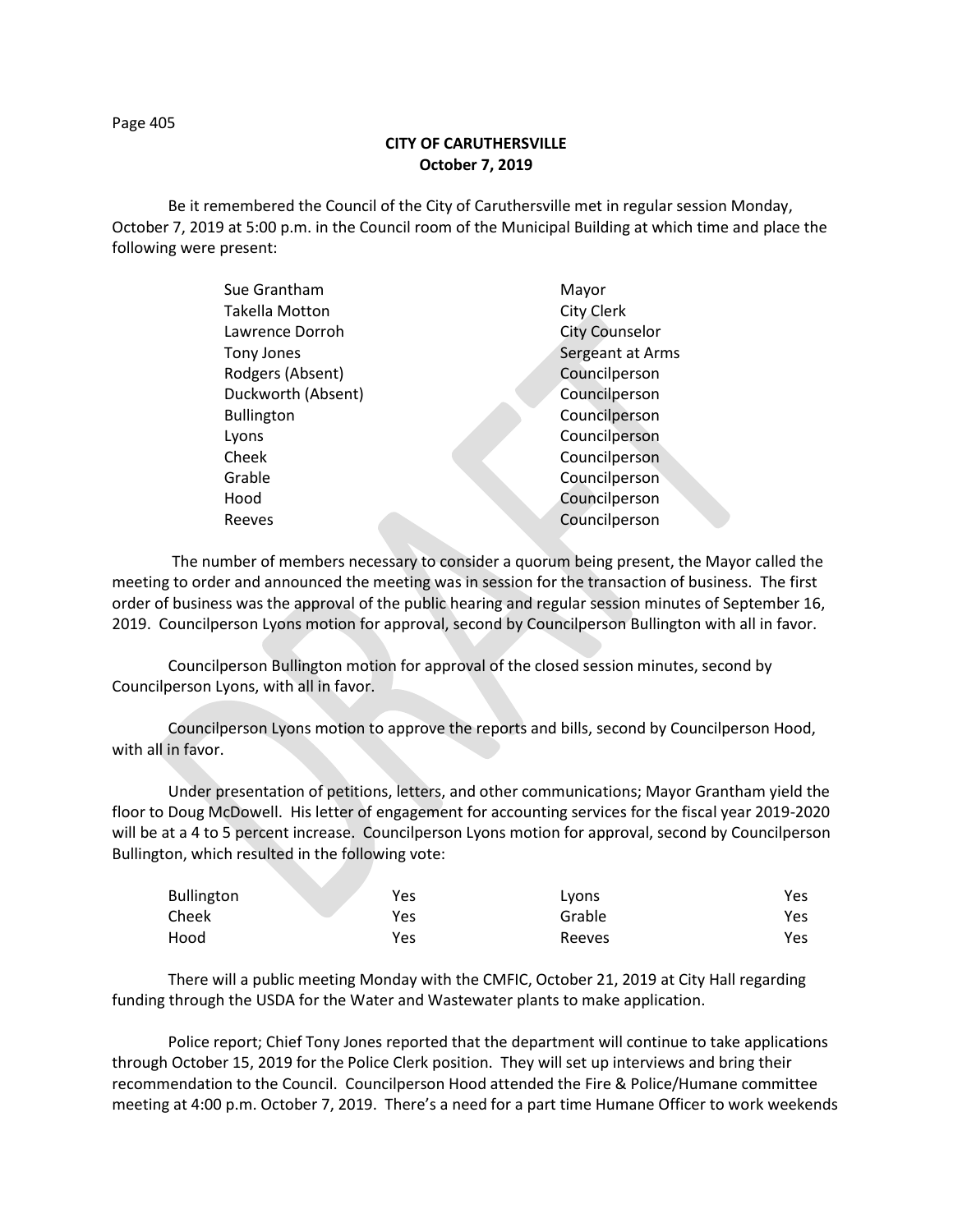and some holidays. At this time, the Humane Officer is working Tuesday through Saturday, which leaves a big gap between servicing the animals and the community. The part time Humane officer would work 4 hours on Saturday and Sunday and every other holiday responsible for cleaning and feeding. The AC units at the Animal Shelter are in need of replacing, which have been installed since the construction of the building. Councilperson Lyons will be reviewing the budget before any decisions are made.

Karol Wilcox reported intake of 19 dogs/puppies and 21 cats/kittens; 1 dog owner redeemed, 14 dogs/puppies were adopted, and 15 cats/kittens were adopted. After being opened on Saturday to try and move some of the animals, 9 animals were adopted. In the future they will be open 1 Saturday a month. There were also 17 animals picked up by rescue before processing. The Animal Shelter has teamed up with Pet Sense in Sikeston, which should increase the ability to house cats through placement with them. They are tracking the dogs running at large on East 19<sup>th</sup> St, Playground Rd, and South Ward. Attendance will be at a conference at the University Of Missouri in October concerning health issues; and at a conference with the Missouri Department of Agriculture in November regarding new regulations. The Shelter is also seeking funds for a chain link enclosure for hands on socialization and for potential adopters' hands on with an animal.

Fire report; Fire calls from September 17, 2019 through October 7, 2019 are as follows:  $9/17/19$ ; Water heater malfunction on East 13<sup>th</sup> St,  $9/18/19$ ; Barn fire on Hwy D at a total loss,  $9/19/19$ ; Fire alarm sounding on East  $18<sup>th</sup>$  St, 9/20/19; Fire alarm sounding on Truman, 9/21/19; Mutual aid request by Hayti fire department at the Cleveland apartments with 4 units being heavily damaged,  $9/21/19$ ; Window fan caught on fire with minor damage on East  $12<sup>th</sup>$  St,  $9/30/19$ ; Wood debris on fire on I55/412, 10/5/19; Fire alarm sounding due to pan left unattended on stove with minor damage on Davis. Fire prevention is occurring this week along with scheduled visits at the fire station from the Elementary School and Presbyterian Day Care. Next week R3 School and Head Start will visit. Fire inspections were conducted at Church of God and the Physical Therapy Center on Truman. Training for the month was Fires at the Scene of Hoarders. There have been 112 fires this year compared to 115 this time last year.

Public Works; Paul Shaw reported that the department assisted with getting stands moved at the Library, conducting the normal everyday duties, and working at Arcosa on the bar bit, and on the line, the main should be up and running by tomorrow.

Park & Recreation; Wes Deere reported that the Kick Ball signups were ongoing, and the Pee Wee football won their tournament against Kennett and Charleston. They have been the Bootheel Champions for the last 2 years. Mr. Odom, Risk Management Assessor with MOPERM conducted a walk through at the Recreation Center for the 24 hour access. Mr. Odom was impressed with the 21 and over policy, no children being allowed, panic button, cameras, and the 911 dispatcher ability to be linked to the camera system. Mayor Grantham aforementioned the daily viewing of the camera feed. Mr. Deere stated that they had the ability to know when someone scanned in and would be viewing the feed daily. There will not be any price changes to the insurance policy, and Counselor Dorroh will draft a liability waiver agreement. Councilperson Grable motion to approve the 24 hour access to the Recreation Center, second by Councilperson Hood, which resulted in the following vote:

| Bullington | No  | Lyons  | Yes |
|------------|-----|--------|-----|
| Cheek      | Yes | Grable | Yes |
| Hood       | Yes | Reeves | Yes |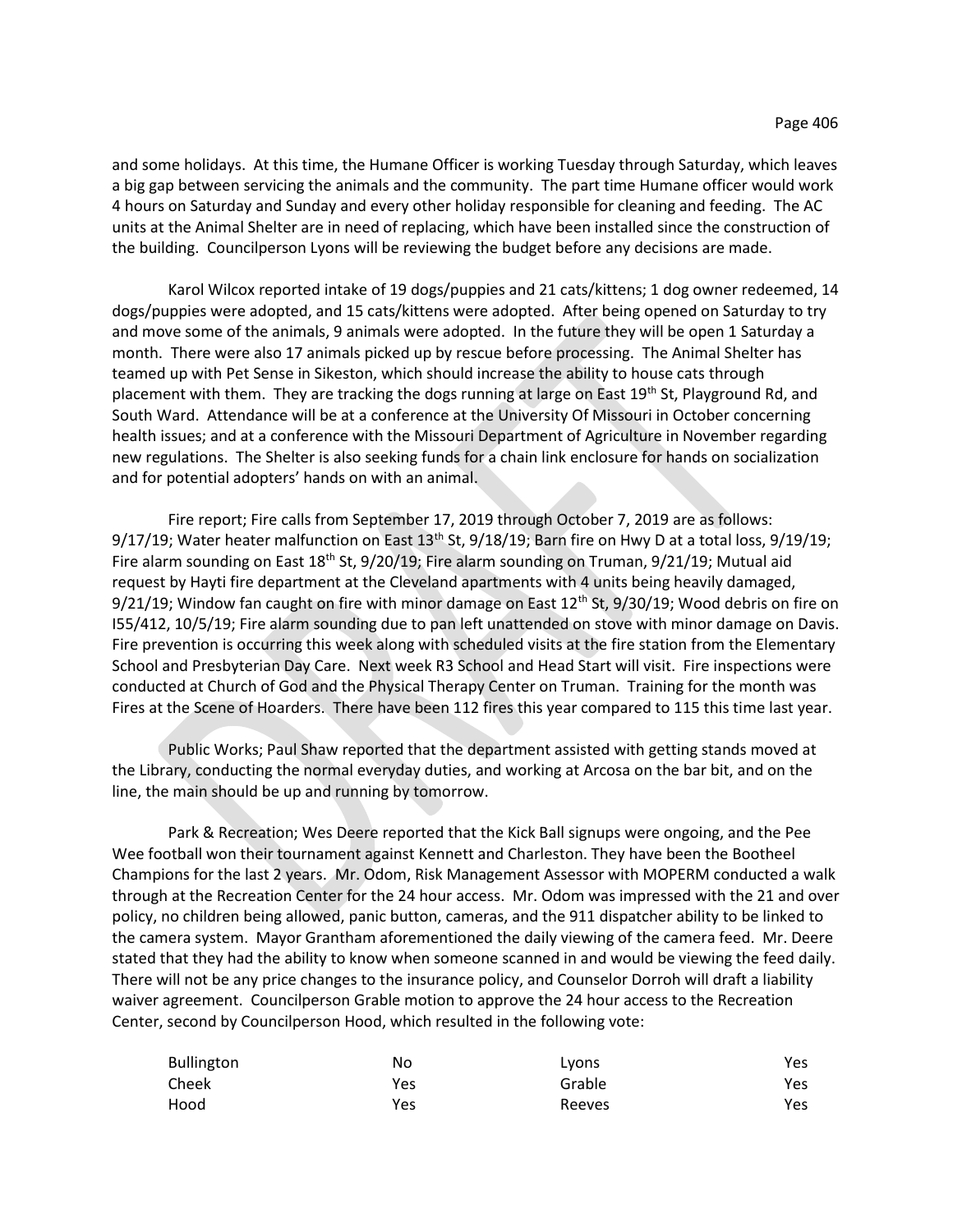## Page 407

Library report; Teresa Tidwell reported that the Library was in the process of putting up the Village for Christmas. The Arts Council will be sponsoring the Stellaluna Boneyard Jamboree Thursday, October 10, 2019 at 6:00 p.m. , free to the public, which ties in with some Halloween themes. Later on in the month will be Halloween Storytime.

Budget report; Councilperson Lyons projects the Total Fund balance for June 30, 2020 at \$4,579,967.53 up \$88,006.10 from last fiscal year. The projected General Fund balance is \$547,871.86 up \$67,820.69 from last fiscal year. There's guaranteed savings of \$87,000 from the solar panels, but Councilperson Lyons conservatively projected \$20,000 for each site. With no further discussion or questions about the budget, Councilperson Bulling motion to approve the budget. Councilperson Grable second the motion to approve the budget, which resulted in the following vote:

| <b>Bullington</b> | Yes | LVONS  | Yes |
|-------------------|-----|--------|-----|
| Cheek             | Yes | Grable | Yes |
| Hood              | Yes | Reeves | Yes |

Economic Development report; Jana Merideth reported the Building Local Prosperity held its first meeting September 18, 2019, \$10,100 was raised, the program cost \$7,000 and the catering \$3,100. Ameren, through their Economic Development team gave \$1,000 to BLP, and BLP has been commended on having such a diverse team. Ms. Merideth also stated that they will be pursuing a 3 year grant to pay half of the salary for an Economic Developer, with the hopes the other half could come from the Economic Development Sales Tax. Grants will also be pursued for blighted areas, and another type of grant for buildings. The second BLP meeting is scheduled for October 16, 2019 and November 20, 2019 for the last of the meetings. The 4 targeted areas are as follows: City Cleanup/Marketing, Workforce Development, River Tourism Development, and Value Added Agriculture.

Councilperson Hood read Sonya Fuller's letter of resignation outlining her experiences, and of her commending the workforce. Mayor Grantham entertained a motion to accept Ms. Fuller's resignation.

Councilperson Lyons motion for approval, second by Councilperson Hood which resulted in the following vote:

| <b>Bullington</b> | Yes        | Lyons  | Yes |
|-------------------|------------|--------|-----|
| Cheek             | Yes        | Grable | Yes |
| Hood              | <b>Yes</b> | Reeves | Yes |

Mayor Grantham stated the Community Aces will be cleaning Exit 6, and MODOT will be assisting with lighting and vests, cleanup will occur Tuesday morning October 8, 2019 and Hwy 84 which the Community Aces have adopted ,cleanup will occur in the evening.

Business from the floor; Frankie Travis addressed the Council to consider adopting an ordinance for Hands Free Driving. There are laws in place for distractive driving at the State level, but Mr. Travis wants implementation of an ordinance that will be more specific in holding drivers accountable for the use of cell phones while driving. Mr. Travis has been asked to participate in a round table in Columbia to